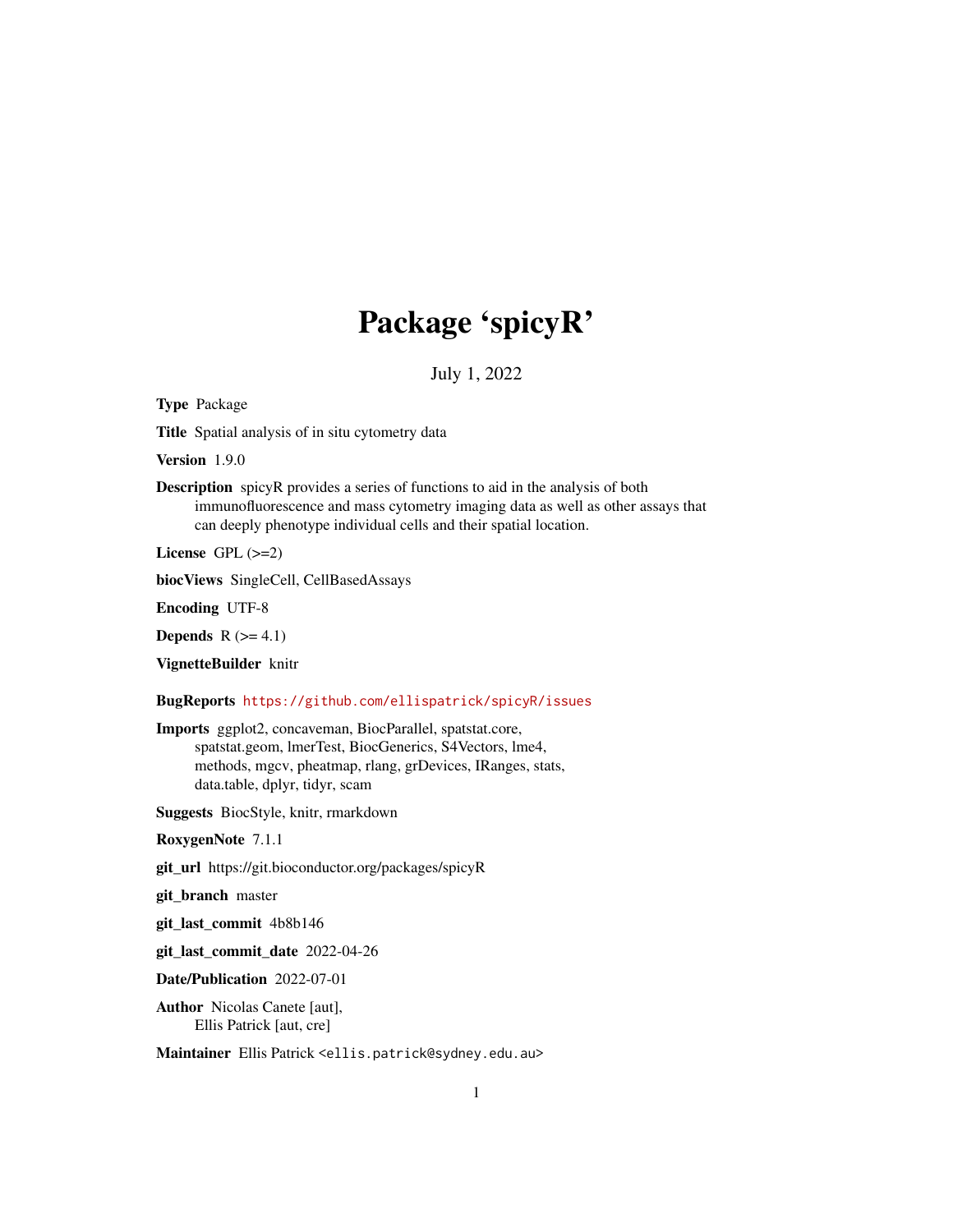# <span id="page-1-0"></span>R topics documented:

| Index | 15 |
|-------|----|
|       |    |
|       |    |
|       |    |
|       |    |
|       |    |
|       |    |
|       |    |
|       |    |
|       |    |
|       |    |
|       |    |
|       |    |

Accessors *Accessors for SegmentedCells*

# Description

Methods to access various components of the 'SegmentedCells' object.

# Usage

```
cellSummary(x, imageID = NULL, bind = TRUE)cellSummary(x, imageID = NULL) <- value
cellMarks(x, imageID = NULL, bind = TRUE)
cellMarks(x, imageID = NULL) <- value
cellMorph(x, imageID = NULL, bind = TRUE)cellMorph(x, imageID = NULL) <- value
imagePheno(x, imageID = NULL, bind = TRUE, expand = FALSE)
imagePheno(x, imageID = NULL) <- value
imageID(x, imageID = NULL)cellID(x, imageID = NULL)
cellID(x) <- value
```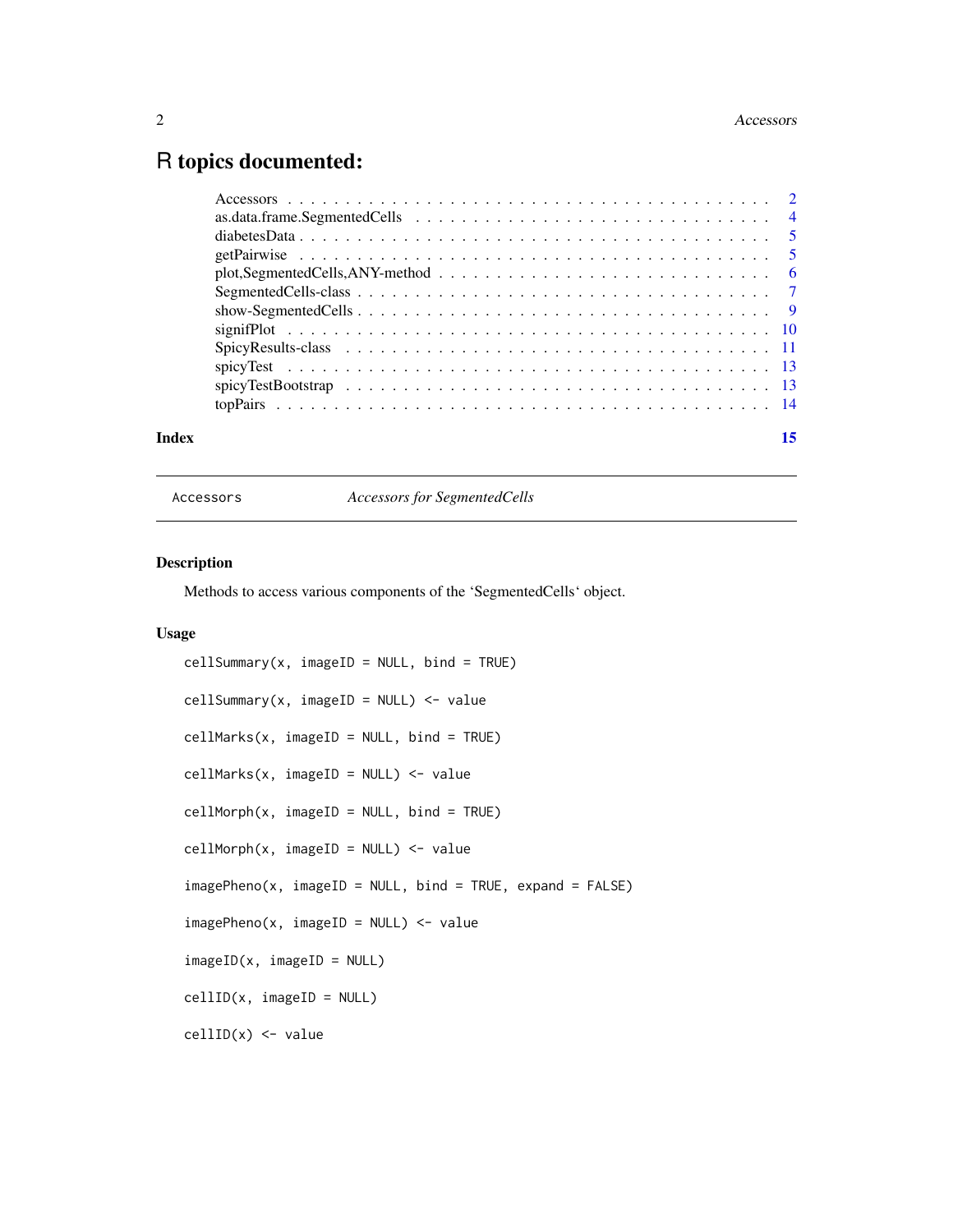#### Accessors 3

```
imageCellID(x, imageID = NULL)
imageCellID(x) <- value
cellType(x, imageID = NULL)
cellType(x, imageID = NULL) <- value
filterCells(x, select)
cellAnnotation(x, variable, imageID = NULL)
cellAnnotation(x, variable, imageID = NULL) <- value
```
# Arguments

| x        | A 'SegmentedCells' object.                                           |
|----------|----------------------------------------------------------------------|
| imageID  | A vector of imageIDs to specifically extract.                        |
| bind     | When false outputs a list of DataFrames split by imageID             |
| expand   | Used to expand the phenotype information from per image to per cell. |
| value    | The relevant information used to replace.                            |
| select   | A logical vector of the cells to be kept.                            |
| variable | A variable to add or retrieve from cell Summary.                     |
|          |                                                                      |

# Value

DataFrame or a list of DataFrames

# Descriptions

- 'cellSummary': Retrieves the DataFrame containing 'x' and 'y' coordinates of each cell as well as 'cellID', 'imageID' and 'cellType'. imageID can be used to select specific images and bind=FALSE outputs the information as a list split by imageID.
- 'cellMorph': Retrieves the DataFrame containing morphology information.
- 'cellMarks': Retrieves the DataFrame containing intensity of gene or protein markers.
- 'imagePheno': Retrieves the DataFrame containing the phenotype information for each image. Using expand = TRUE will produce a DataFrame with the number of rows equal to the number of cells.

#### Examples

### Something that resembles cellProfiler data

set.seed(51773)

 $n = 10$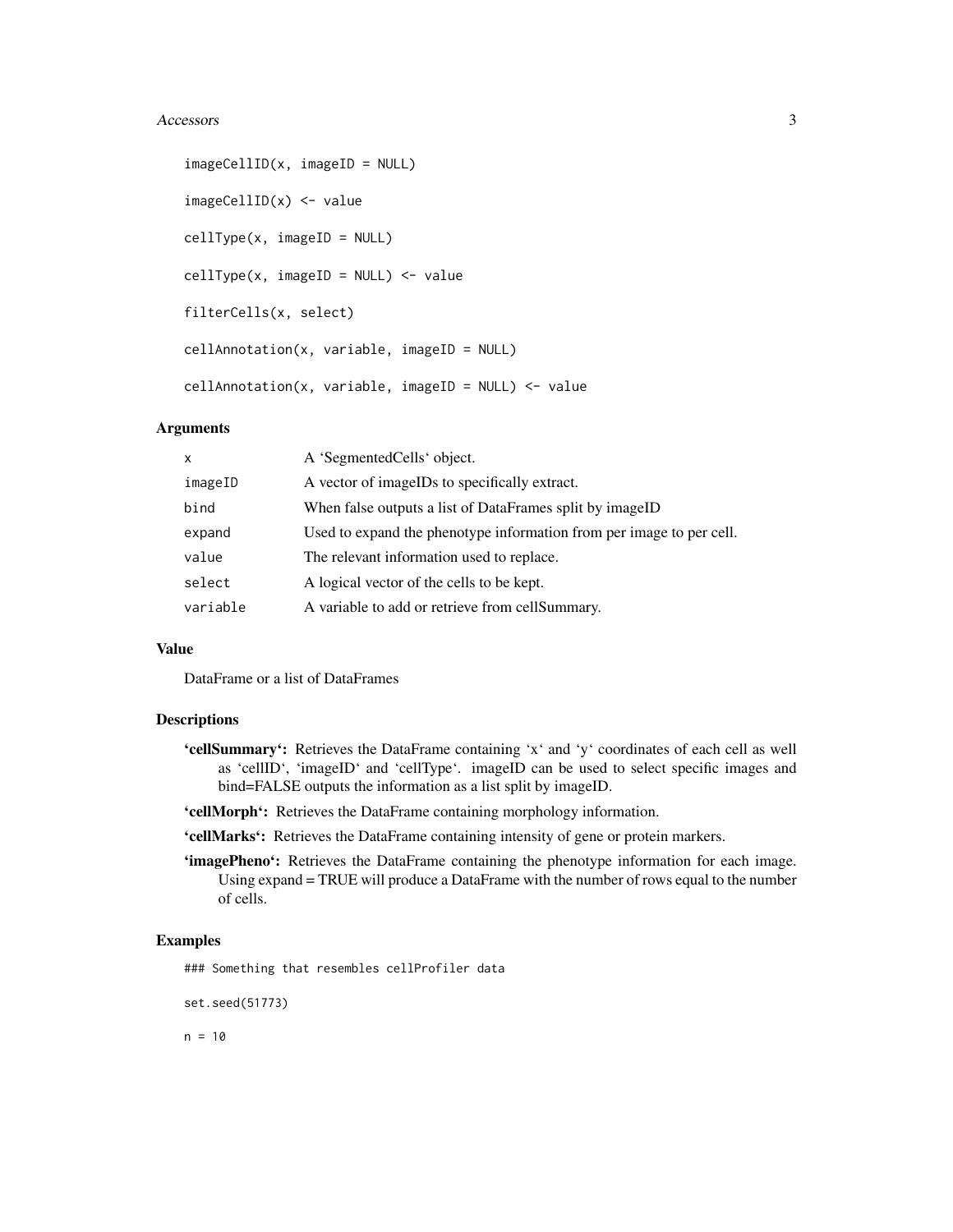```
cells <- data.frame(row.names = seq_len(n))
cells$ObjectNumber <- seq_len(n)
cells$ImageNumber <- rep(1:2,c(n/2,n/2))
cells$AreaShape_Center_X <- runif(n)
cells$AreaShape_Center_Y <- runif(n)
cells$AreaShape_round <- rexp(n)
cells$AreaShape_diameter <- rexp(n, 2)
cells$Intensity_Mean_CD8 <- rexp(n, 10)
cells$Intensity_Mean_CD4 <- rexp(n, 10)
cellExp <- SegmentedCells(cells, cellProfiler = TRUE)
### Cluster cell types
intensities <- cellMarks(cellExp)
kM <- kmeans(intensities,2)
cellType(cellExp) <- paste('cluster',kM$cluster, sep = '')
cellSummary(cellExp, imageID = 1)
```
as.data.frame.SegmentedCells *as.data.frame*

## Description

Function to coerce a SegmentedCells object to a data frame.

#### Usage

```
## S3 method for class 'SegmentedCells'
as.data.frame(x, ...)
```
#### Arguments

| $\boldsymbol{\mathsf{x}}$ | A SegmentedCells object. |
|---------------------------|--------------------------|
| .                         | Other arguments.         |

#### Value

A data.frame

```
## Generate toy data set.seed(51773) x <- round(c(runif(200),runif(200)+1,runif(200)+2,runif(200)+3,
runif(200)+3,runif(200)+2,runif(200)+1,runif(200)),4) y <- round(c(runif(200),runif(200)+1,runif(200)+2,runif(200)+3,
runif(200),runif(200)+1,runif(200)+2,runif(200)+3),4) cellType <- factor(paste('c',rep(rep(c(1:2),rep(200,2)),4),sep
=")) imageID <- rep(c('s1', 's2'),c(800,800)) cells <- data.frame(x, y, cellType, imageID)
```
## Store data in SegmentedCells object cellExp <- SegmentedCells(cells, cellTypeString = 'cell-Type')

## Generate LISA cellsDF <- as.data.frame(cellExp)

NULL

<span id="page-3-0"></span>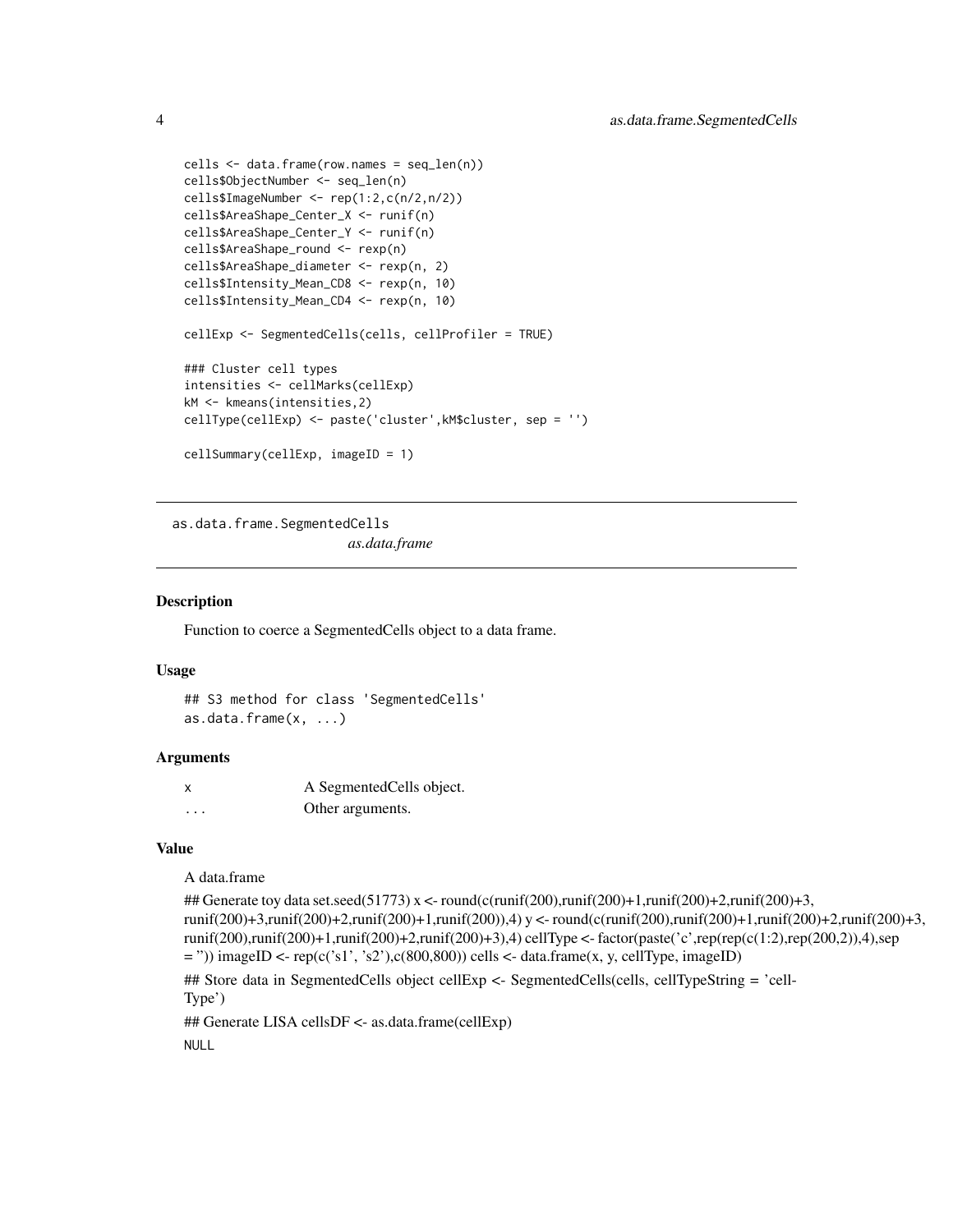<span id="page-4-0"></span>

# Description

This is a subset of the Damond et al 2019 imaging mass cytometry dataset. The data contains cells in the pancreatic islets of individuals with early onset diabetes and healthy controls. The object contains single-cell data of 160 images from 8 subjects, with 20 images per subject.

#### Usage

diabetesData

#### Format

diabetesData a SegmentedCells object

getPairwise *Get statistic from pairwise L curve of a single image.*

#### Description

Get statistic from pairwise L curve of a single image.

#### Usage

```
getPairwise(
 cells,
  from = unique(cellType(cells)),
  to = unique(cellType(cells)),
  dist = NULL,window = "convex",
 window.length = NULL,
 Rs = c(20, 50, 100),sigma = NULL,
 minLambda = 0.05,
  fast = TRUE,edgeCorrect = TRUE,
 BPPARAM = BiocParallel::SerialParam()
)
```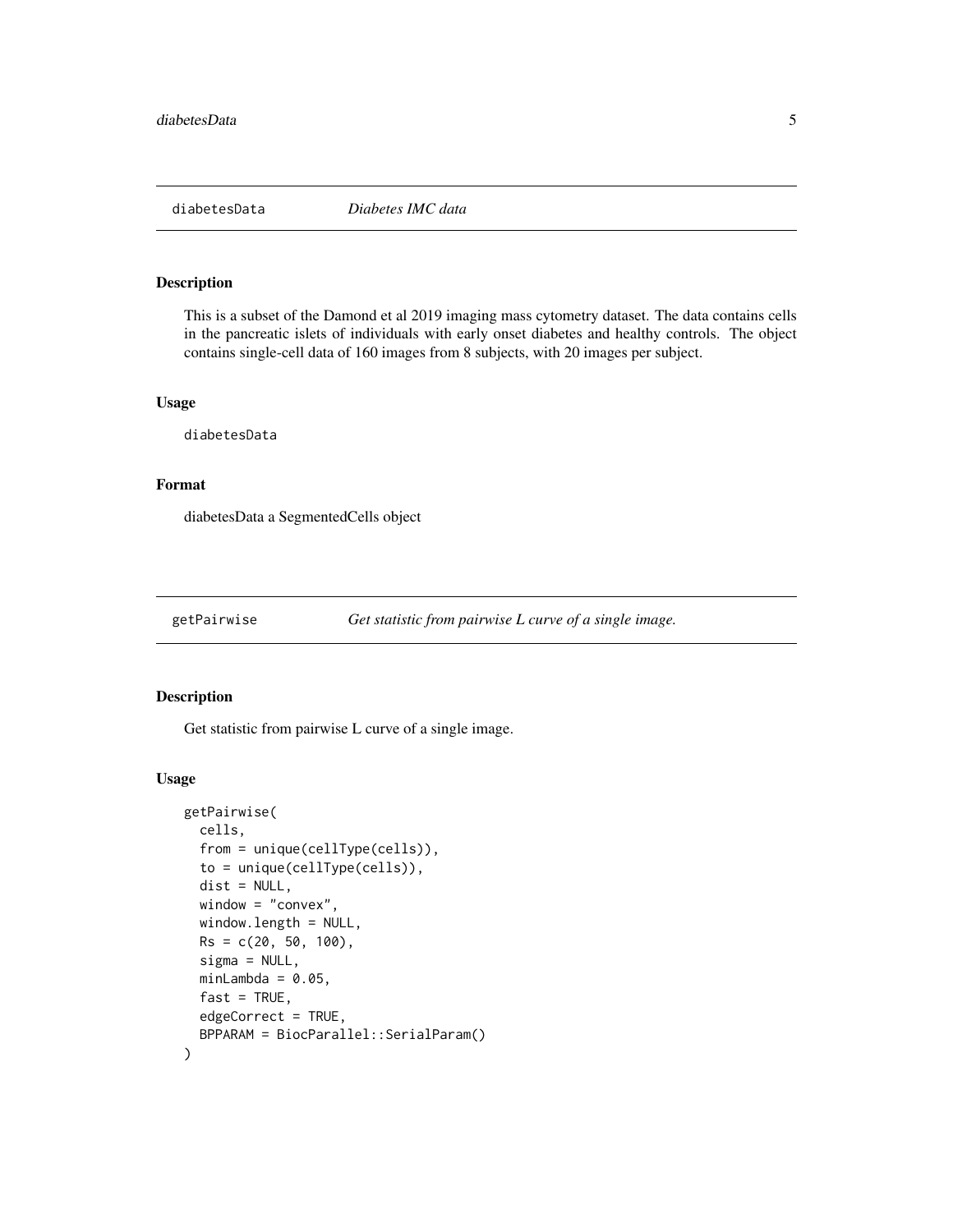# <span id="page-5-0"></span>Arguments

| cells          | A SegmentedCells or data frame that contains at least the variables x and y,<br>giving the location coordinates of each cell, and cell Type. |
|----------------|----------------------------------------------------------------------------------------------------------------------------------------------|
| from           | The 'from' cellType for generating the L curve.                                                                                              |
| to             | The 'to' cellType for generating the L curve.                                                                                                |
| dist           | The distance at which the statistic is obtained.                                                                                             |
| window         | Should the window around the regions be 'square', 'convex' or 'concave'.                                                                     |
| window.length  | A tuning parameter for controlling the level of concavity when estimating con-<br>cave windows.                                              |
| <b>Rs</b>      | A vector of the radii that the measures of association should be calculated.                                                                 |
| sigma          | A numeric variable used for scaling when fitting inhomogeneous L-curves.                                                                     |
| minLambda      | Minimum value for density for scaling when fitting inhomogeneous L-curves.                                                                   |
| fast           | A logical describing whether to use a fast approximation of the inhomogeneous<br>L-curves.                                                   |
| edgeCorrect    | A logical indicating whether to perform edge correction.                                                                                     |
| <b>BPPARAM</b> | A BiocParallelParam object.                                                                                                                  |

# Value

Statistic from pairwise L curve of a single image.

# Examples

data("diabetesData") pairAssoc <- getPairwise(diabetesData)

plot,SegmentedCells,ANY-method *A basic plot for SegmentedCells object*

# Description

This function generates a basic x-y plot of the location coordinates and cellType data.

# Usage

## S4 method for signature 'SegmentedCells,ANY' plot(x, imageID = NULL)

# Arguments

| x       | A Segmented Cells object.         |
|---------|-----------------------------------|
| imageID | The image that should be plotted. |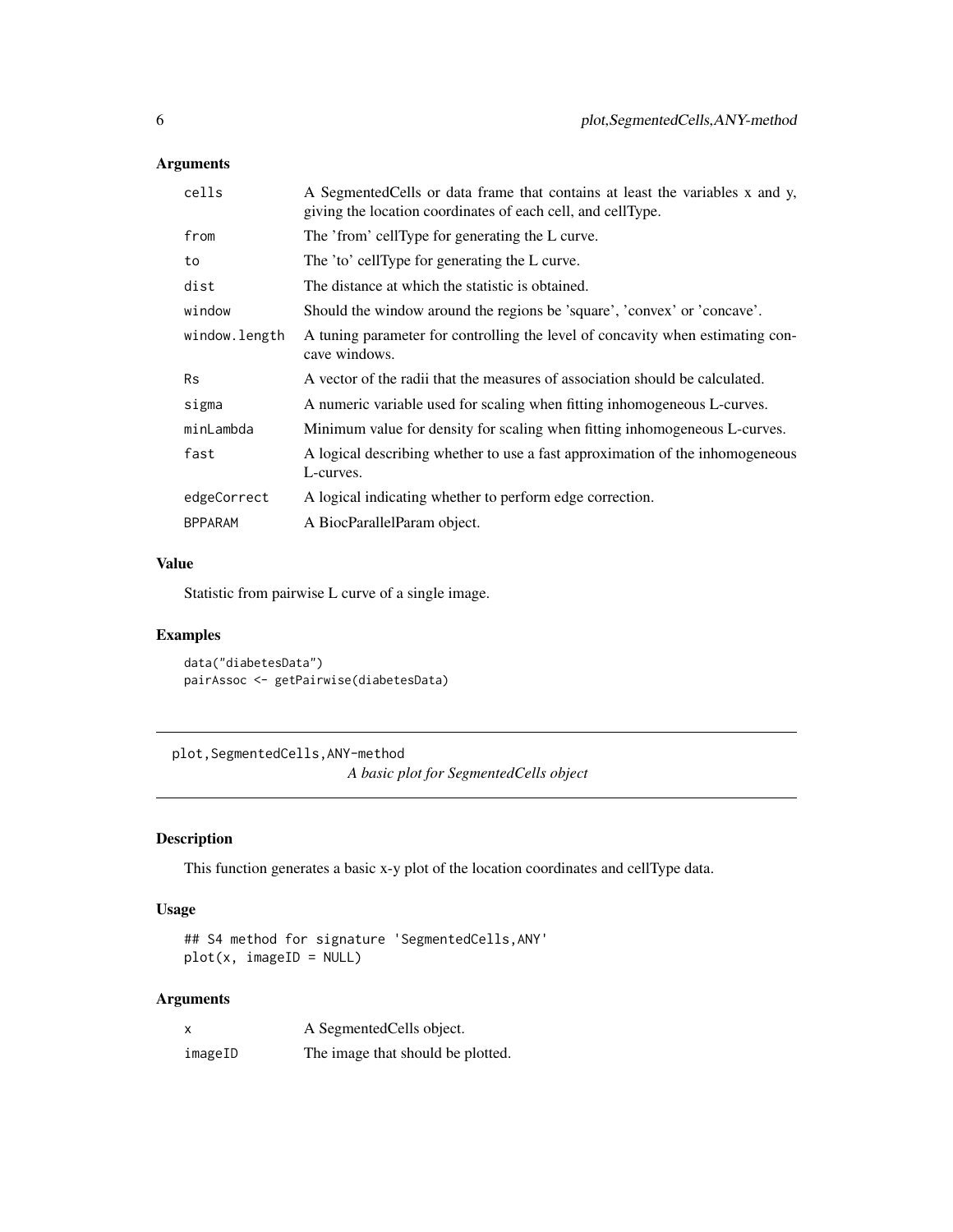## <span id="page-6-0"></span>Value

A ggplot object.

## usage

```
'plot(x, imageID = NULL)'
```
#### Examples

### Something that resembles cellProfiler data set.seed(51773)  $n = 10$ cells <- data.frame(row.names = seq\_len(n)) cells\$ObjectNumber <- seq\_len(n) cells\$ImageNumber <- rep(1:2,c(n/2,n/2)) cells\$AreaShape\_Center\_X <- runif(n) cells\$AreaShape\_Center\_Y <- runif(n) cells\$AreaShape\_round <- rexp(n)

cells\$AreaShape\_diameter <- rexp(n, 2) cells\$Intensity\_Mean\_CD8 <- rexp(n, 10) cells\$Intensity\_Mean\_CD4 <- rexp(n, 10)

markers <- cellMarks(cellExp) kM <- kmeans(markers,2) cellType(cellExp) <- paste('cluster',kM\$cluster, sep = '')

cellExp <- SegmentedCells(cells, cellProfiler = TRUE)

#plot(cellExp, imageID=1)

### Cluster cell types

SegmentedCells-class *The SegmentedCells class*

#### Description

The SegmentedCells S4 class is for storing data from segmented imaging cytometry and spatial omics data. It extends DataFrame and defines methods that take advantage of DataFrame nesting to represent elements of cell-based experiments with spatial orientation that are commonly encountered. This object is able to store information on a cell's spatial location, cellType, morphology, intensity of gene/protein markers as well as image level phenotype information.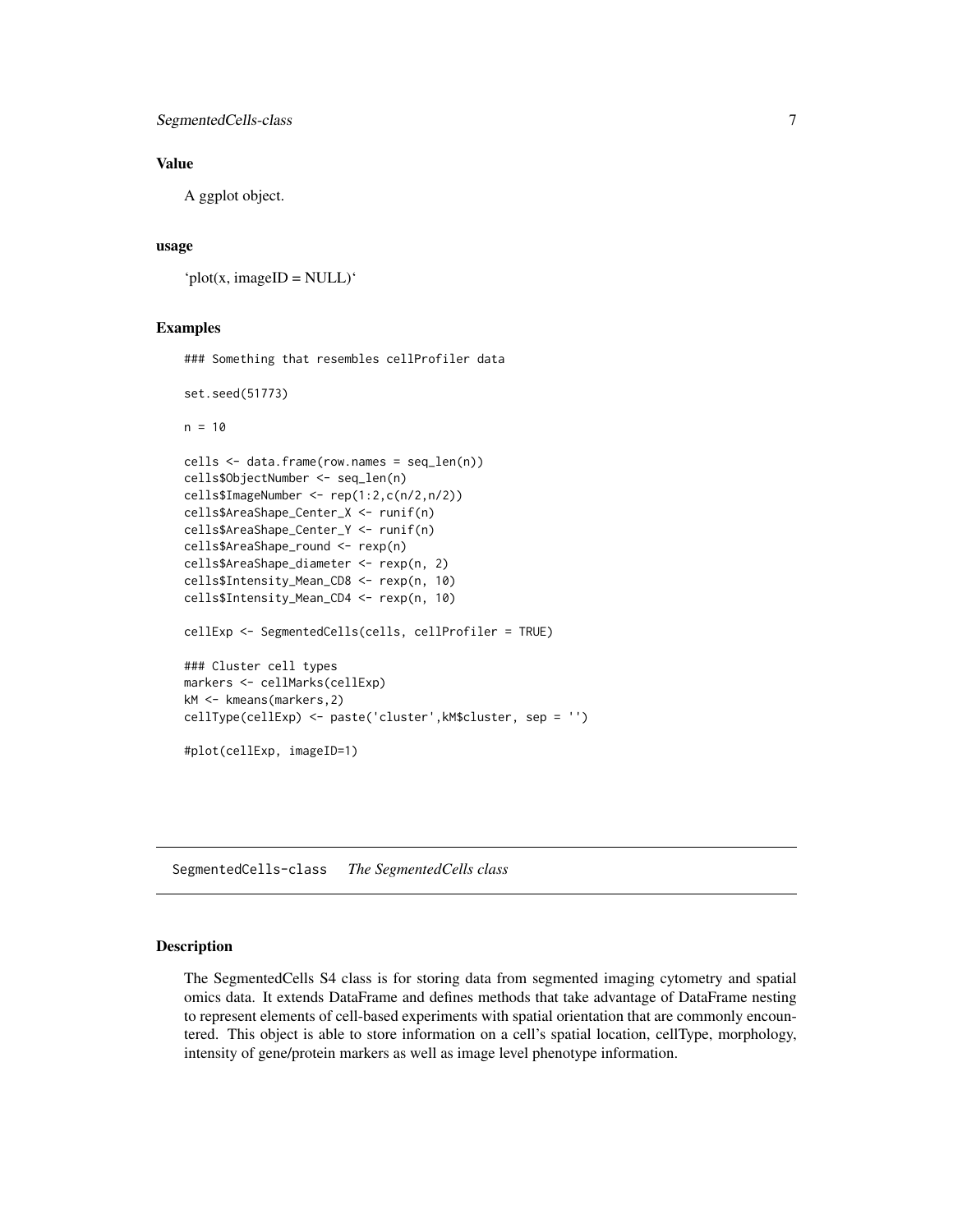# Usage

```
SegmentedCells(
  cellData,
  cellProfiler = FALSE,
  spatialCoords = c("x", "y"),
  cellTypeString = "cellType",
  intensityString = "intensity_",
 morphologyString = "morphology_",
 phenotypeString = "phenotype_",
 cellIDString = "cellID",
  cellAnnotations = NULL,
  imageCellIDString = "imageCellID",
  imageIDString = "imageID"
\mathcal{L}
```
# Arguments

| cellData          | A data frame that contains at least the columns x and y giving the location coor-<br>dinates of each cell.                                                 |  |
|-------------------|------------------------------------------------------------------------------------------------------------------------------------------------------------|--|
| cellProfiler      | A logical indicating that cellData is in a format similar to what cellProfiler out-<br>puts.                                                               |  |
| spatialCoords     | The column names corresponding to spatial coordinates. eg. x, y, z                                                                                         |  |
|                   | cellTypeString The name of the column that contains cell type calls.                                                                                       |  |
| intensityString   |                                                                                                                                                            |  |
|                   | A string which can be used to identify the columns which contain marker inten-<br>sities. (This needs to be extended to take the column names themselves.) |  |
| morphologyString  |                                                                                                                                                            |  |
|                   | A string which can be used to identify the columns which contains morphology<br>information.                                                               |  |
| phenotypeString   |                                                                                                                                                            |  |
|                   | A string which can be used to identify the columns which contains phenotype<br>information.                                                                |  |
| cellIDString      | The column name for cellID.                                                                                                                                |  |
| cellAnnotations   |                                                                                                                                                            |  |
|                   | A vector of variables that provide additional annotation of a cell.                                                                                        |  |
| imageCellIDString |                                                                                                                                                            |  |
|                   | The column name for imageCellID.                                                                                                                           |  |
| imageIDString     | The column name for imageIDString.                                                                                                                         |  |

# Value

A SegmentedCells object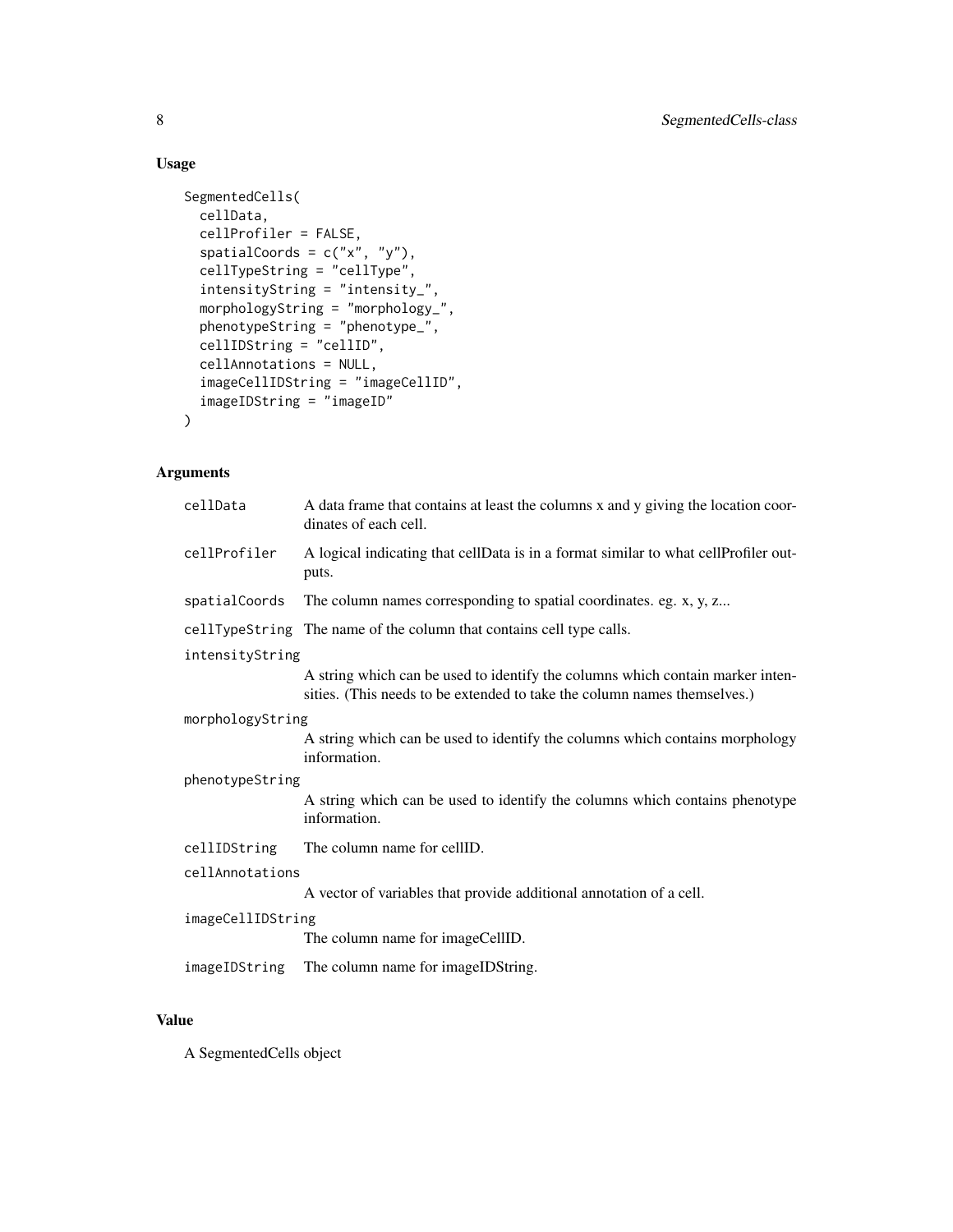#### <span id="page-8-0"></span>Examples

```
### Something that resembles cellProfiler data
set.seed(51773)
n = 10cells <- data.frame(row.names = seq_len(n))
cells$ObjectNumber <- seq_len(n)
cells$ImageNumber <- rep(seq_len(2),c(n/2,n/2))
cells$AreaShape_Center_X <- runif(n)
cells$AreaShape_Center_Y <- runif(n)
cells$AreaShape_round <- rexp(n)
cells$AreaShape_diameter <- rexp(n, 2)
cells$Intensity_Mean_CD8 <- rexp(n, 10)
cells$Intensity_Mean_CD4 <- rexp(n, 10)
cellExp <- SegmentedCells(cells, cellProfiler = TRUE)
### Cluster cell types
intensities <- cellMarks(cellExp)
kM <- kmeans(intensities,2)
cellType(cellExp) <- paste('cluster',kM$cluster, sep = '')
cellSummary(cellExp)
```
show-SegmentedCells *Show SegmentedCells*

# Description

This outputs critical information about aSegmentedCells.

#### Arguments

```
object A SegmentedCells.
```
#### Value

Information of the number of images, cells, intenisties, morphologies and phenotypes.

#### usage

'show(object)'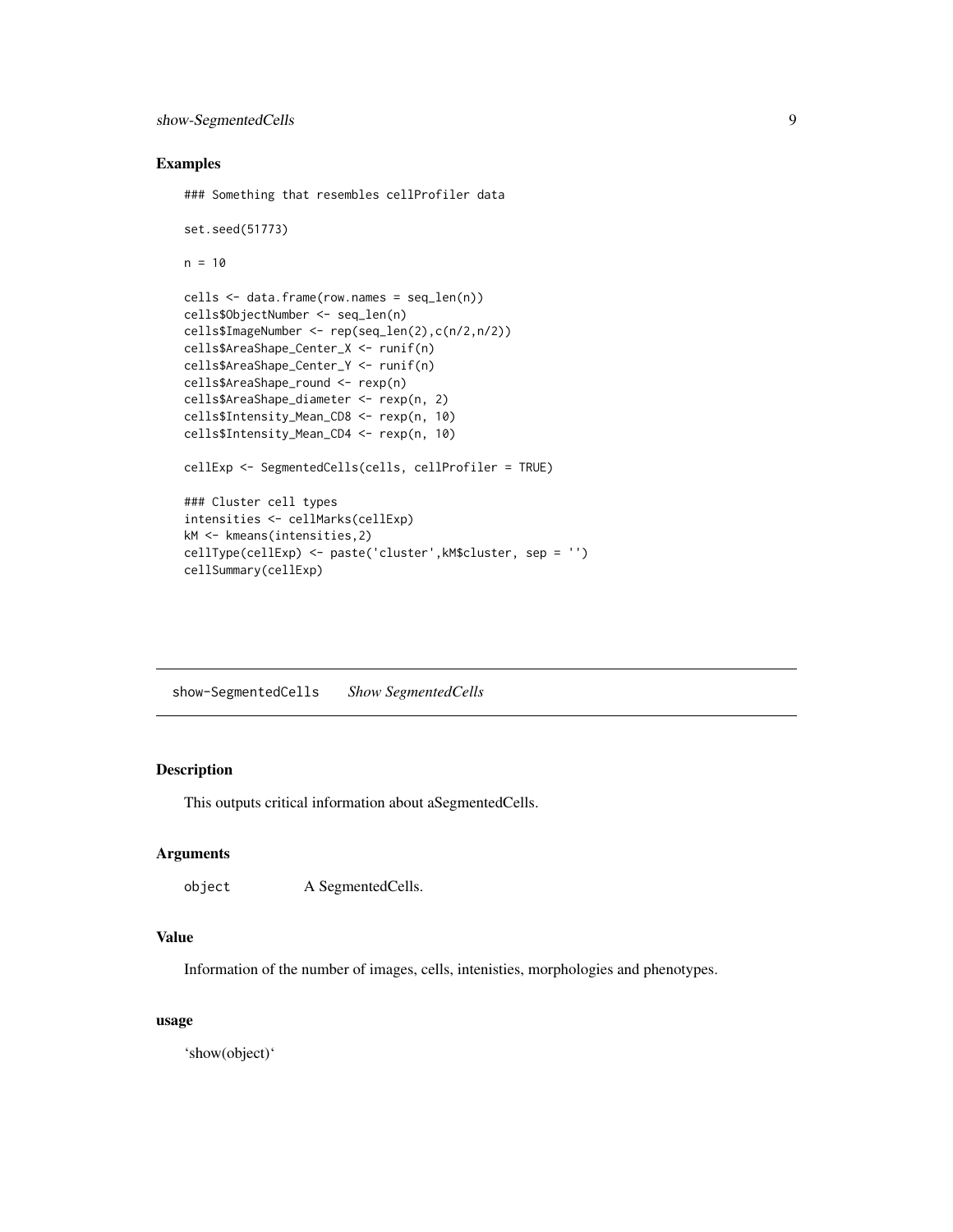<span id="page-9-0"></span>10 signifPlot

#### Examples

### Something that resembles cellProfiler data

```
set.seed(51773)
n = 10cells <- data.frame(row.names = seq_len(n))
cells$ObjectNumber <- seq_len(n)
cells$ImageNumber <- rep(1:2,c(n/2,n/2))
cells$AreaShape_Center_X <- runif(n)
cells$AreaShape_Center_Y <- runif(n)
cells$AreaShape_round <- rexp(n)
cells$AreaShape_diameter <- rexp(n, 2)
cells$Intensity_Mean_CD8 <- rexp(n, 10)
cells$Intensity_Mean_CD4 <- rexp(n, 10)
cellExp <- SegmentedCells(cells, cellProfiler = TRUE)
### Cluster cell types
markers <- cellMarks(cellExp)
kM <- kmeans(markers,2)
cellType(cellExp) <- paste('cluster',kM$cluster, sep = '')
cellExp
```
signifPlot *Plots result of signifPlot.*

# Description

Plots result of signifPlot.

#### Usage

```
signifPlot(
  results,
  fdr = FALSE,
 breaks = c(-5, 5, 0.5),
 colors = c("blue", "white", "red"),
 marksToPlot = NULL
\lambda
```
#### Arguments

| results | Data frame obtained from spicy. |
|---------|---------------------------------|
| fdr     | TRUE if FDR correction is used. |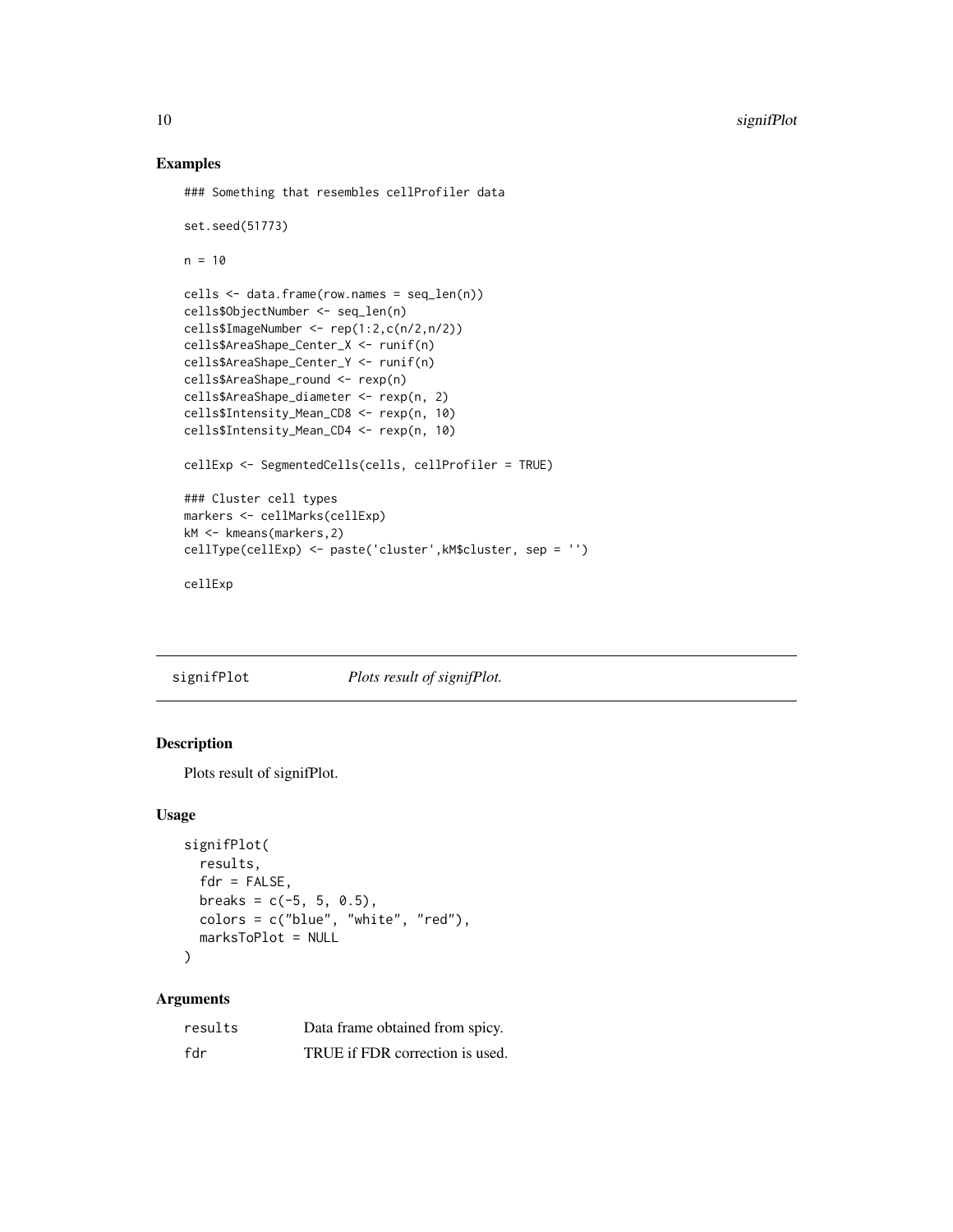# <span id="page-10-0"></span>SpicyResults-class 11

| breaks      | Vector of 3 numbers giving breaks used in pheatmap. The first number is the |
|-------------|-----------------------------------------------------------------------------|
|             | minimum, the second is the maximum, the third is the number of breaks.      |
| colors      | Vector of colours to use in pheatmap.                                       |
| marksToPlot | Vector of marks to include in pheatmap.                                     |

## Value

a pheatmap object

# Examples

```
data(spicyTest)
signifPlot(spicyTest, breaks=c(-3, 3, 0.5))
```
SpicyResults-class *Performs spatial tests on spatial cytometry data.*

# Description

Performs spatial tests on spatial cytometry data.

#### Usage

```
spicy(
 cells,
  condition = NULL,
  subject = NULL,
  covariates = NULL,
  from = NULL,to = NULL,
  dist = NULL,integrate = TRUE,
  nsim = NULL,verbose = TRUE,
 weights = TRUE,
 weightsByPair = FALSE,
 weightFactor = 1,
  window = "convex",
 window.length = NULL,
 BPPARAM = BiocParallel::SerialParam(),
  sigma = NULL,
 Rs = NULL,minLambda = 0.05,
  fast = TRUE,edgeCorrect = TRUE,
  ...
\mathcal{E}
```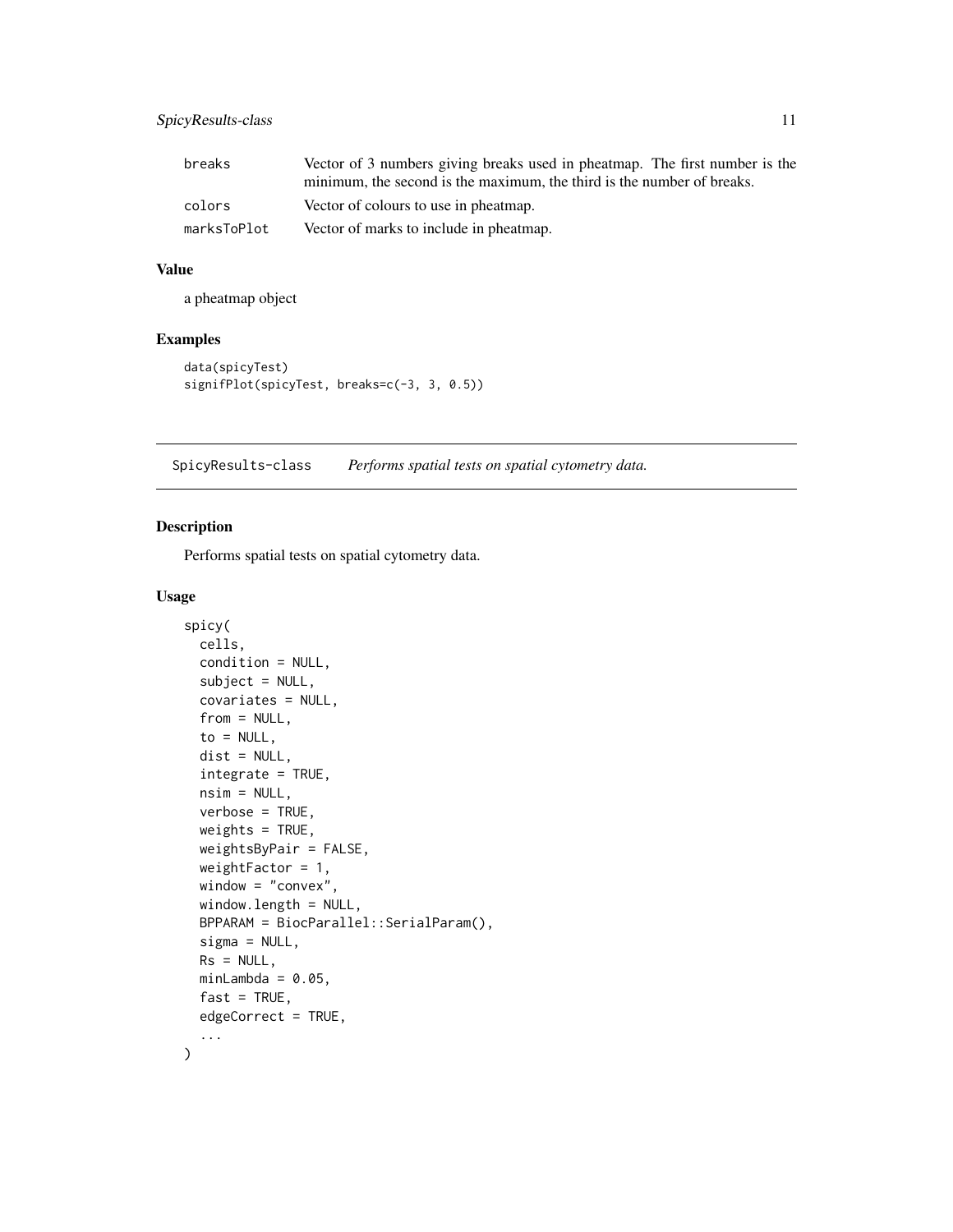# Arguments

| cells          | A SegmentedCells or data frame that contains at least the variables x and y,<br>giving the location coordinates of each cell, and cellType. |
|----------------|---------------------------------------------------------------------------------------------------------------------------------------------|
| condition      | Vector of conditions to be tested corresponding to each image if cells is a data<br>frame.                                                  |
| subject        | Vector of subject IDs corresponding to each image if cells is a data frame.                                                                 |
| covariates     | Vector of covariate names that should be included in the mixed effects model as<br>fixed effects.                                           |
| from           | vector of cell types which you would like to compare to the to vector                                                                       |
| to             | vector of cell types which you would like to compare to the from vector                                                                     |
| dist           | The distance at which the statistic is obtained.                                                                                            |
| integrate      | Should the statistic be the integral from 0 to dist, or the value of the L curve at<br>dist.                                                |
| nsim           | Number of simulations to perform. If empty, the p-value from lmerTest is used.                                                              |
| verbose        | logical indicating whether to output messages.                                                                                              |
| weights        | logical indicating whether to include weights based on cell counts.                                                                         |
| weightsByPair  | logical indicating whether weights should be calculated for each cell type pair.                                                            |
| weightFactor   | numeric that controls the convexity of the weight function.                                                                                 |
| window         | Should the window around the regions be 'square', 'convex' or 'concave'.                                                                    |
| window.length  | A tuning parameter for controlling the level of concavity when estimating con-<br>cave windows.                                             |
| <b>BPPARAM</b> | A BiocParallelParam object.                                                                                                                 |
| sigma          | A numeric variable used for scaling when fitting inhomogeneous L-curves.                                                                    |
| Rs             | A vector of the radii that the measures of association should be calculated.                                                                |
| minLambda      | Minimum value for density for scaling when fitting inhomogeneous L-curves.                                                                  |
| fast           | A logical describing whether to use a fast approximation of the inhomogeneous<br>L-curves.                                                  |
| edgeCorrect    | A logical indicating whether to perform edge correction.                                                                                    |
| $\cdots$       | Other options to pass to bootstrap.                                                                                                         |

# Value

Data frame of p-values.

# Examples

```
data("diabetesData")
# Test with random effect for patient on only one pairwise combination of cell types.
spicy(diabetesData, condition = "stage", subject = "case",
      from = "Tc", to = "Th")
```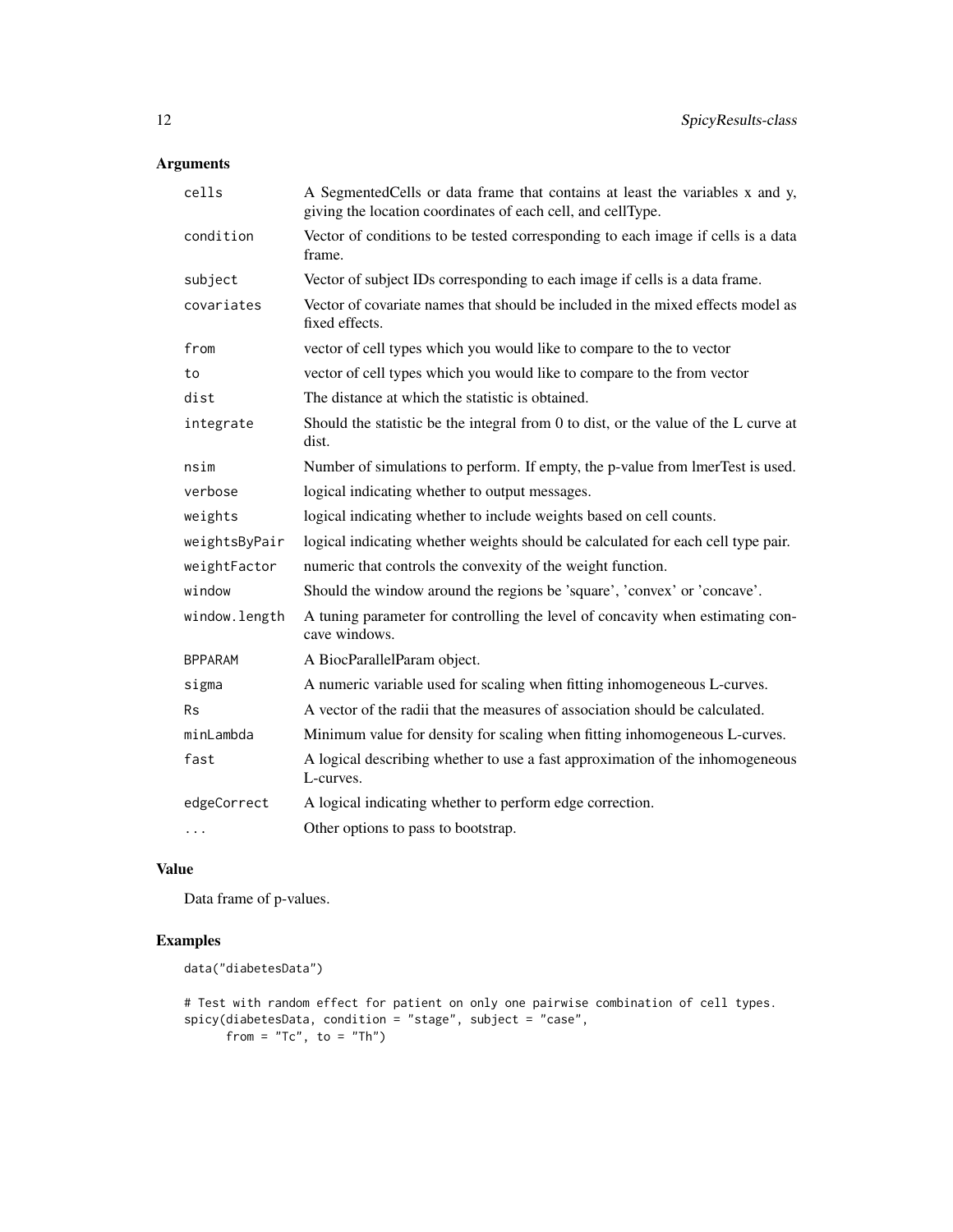#### <span id="page-12-0"></span>spicyTest 13

```
# Test all pairwise combination of cell types without random effect of patient.
#spicyTest <- spicy(diabetesData, condition = "stage", subject = "case")
# Test all pairwise combination of cell types with random effect of patient.
#spicy(diabetesData, condition = "condition", subject = "subject")
# Test all pairwise combination of cell types with random effect of patient using
# a bootstrap to calculate significance.
#spicy(diabetesData, condition = "stage", subject = "case", nsim = 10000)
```
spicyTest *Results from spicy for diabetesData*

## Description

Results from the call: spicyTest <- spicy(diabetesData, condition = "condition", subject = "subject")

#### Usage

spicyTest

#### Format

spicyTest a spicy object

spicyTestBootstrap *Results from spicy with bootstrap for diabetesData*

#### Description

Results from the call: spicyTestBootstrap <- spicy(diabetesData, condition = "condition", subject = "subject",  $nsim = 199$ )

#### Usage

spicyTestBootstrap

#### Format

spicyTestBootstrap a spicy object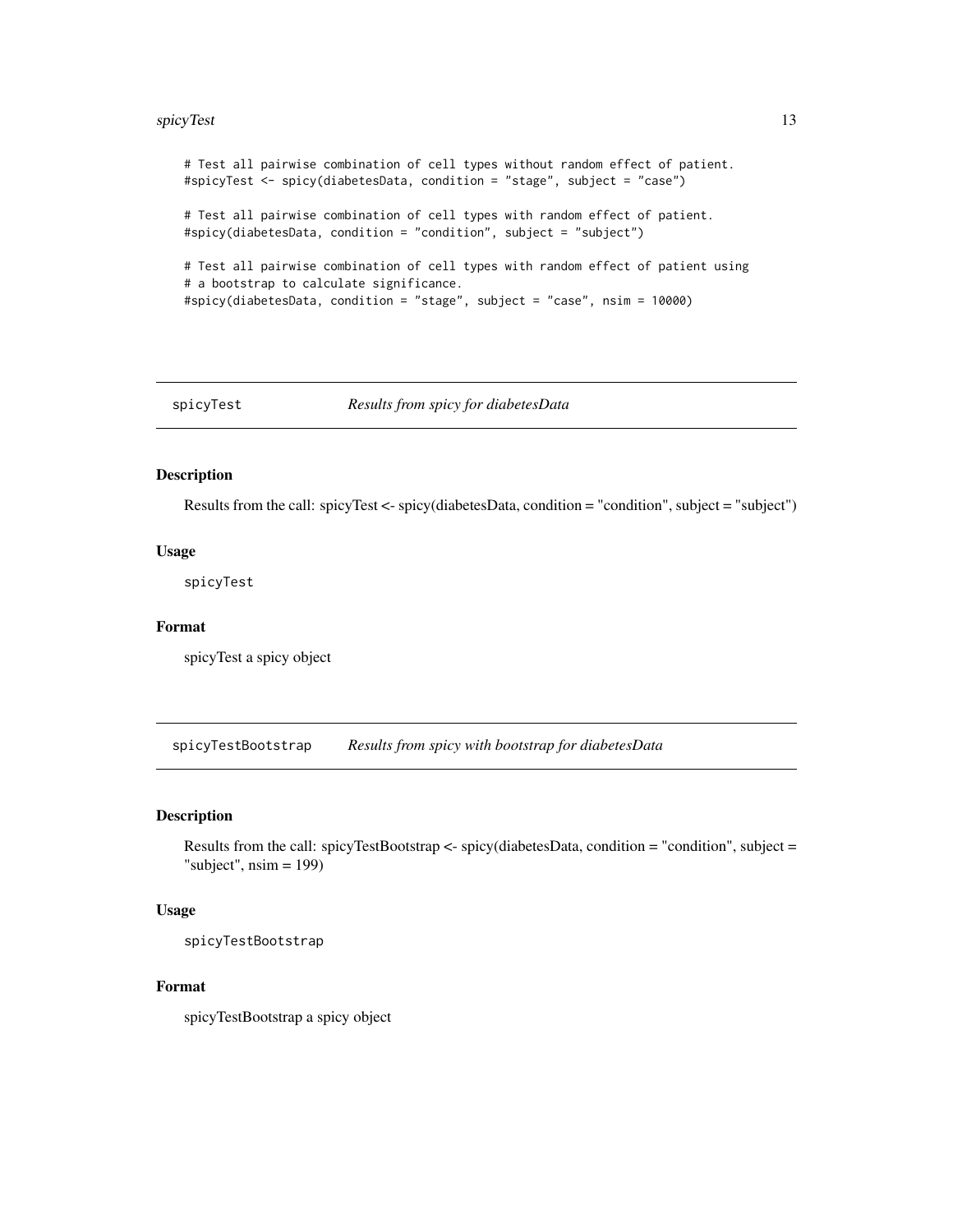<span id="page-13-0"></span>

# Description

A table of the significant results from spicy tests

# Usage

topPairs(x, coef = NULL,  $n = 10$ , adj = "fdr", cutoff = NULL)

# Arguments

| x      | The output from spicy.                                           |
|--------|------------------------------------------------------------------|
| coef   | Which coefficient to list.                                       |
| n      | Extract the top n most significant pairs.                        |
| adi    | Which p-value adjustment method to use, argument for p.adjust(). |
| cutoff | A p-value threshold to extract significant pairs.                |

# Value

A data.frame

# Examples

```
data(spicyTest)
topPairs(spicyTest)
```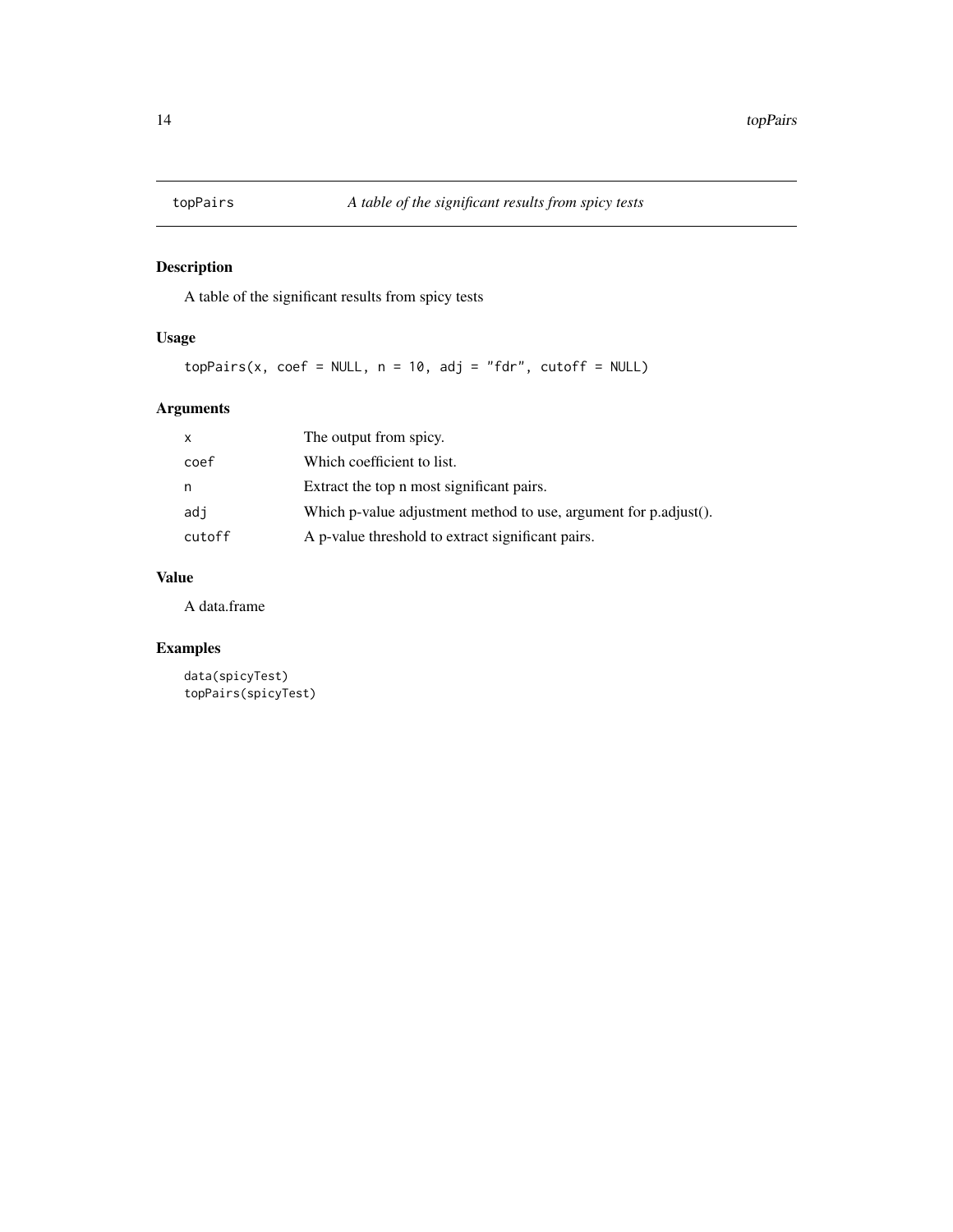# <span id="page-14-0"></span>**Index**

∗ datasets diabetesData, [5](#page-4-0) spicyTest, [13](#page-12-0) spicyTestBootstrap, [13](#page-12-0) Accessors, [2](#page-1-0) as.data.frame.SegmentedCells, [4](#page-3-0) cellAnnotation *(*Accessors*)*, [2](#page-1-0) cellAnnotation,SegmentedCells-method *(*Accessors*)*, [2](#page-1-0) cellAnnotation<- *(*Accessors*)*, [2](#page-1-0) cellAnnotation<-,SegmentedCells-method *(*Accessors*)*, [2](#page-1-0) cellID *(*Accessors*)*, [2](#page-1-0) cellID,SegmentedCells-method *(*Accessors*)*, [2](#page-1-0) cellID<- *(*Accessors*)*, [2](#page-1-0) cellID<-,SegmentedCells-method *(*Accessors*)*, [2](#page-1-0) cellMarks *(*Accessors*)*, [2](#page-1-0) cellMarks,SegmentedCells-method *(*Accessors*)*, [2](#page-1-0) cellMarks<- *(*Accessors*)*, [2](#page-1-0) cellMarks<-,SegmentedCells-method *(*Accessors*)*, [2](#page-1-0) cellMorph *(*Accessors*)*, [2](#page-1-0) cellMorph,SegmentedCells-method *(*Accessors*)*, [2](#page-1-0) cellMorph<- *(*Accessors*)*, [2](#page-1-0) cellMorph<-,SegmentedCells-method *(*Accessors*)*, [2](#page-1-0) cellSummary *(*Accessors*)*, [2](#page-1-0) cellSummary,SegmentedCells-method *(*Accessors*)*, [2](#page-1-0) cellSummary<- *(*Accessors*)*, [2](#page-1-0) cellSummary<-,SegmentedCells-method *(*Accessors*)*, [2](#page-1-0) cellType *(*Accessors*)*, [2](#page-1-0)

cellType,SegmentedCells-method *(*Accessors*)*, [2](#page-1-0) cellType<- *(*Accessors*)*, [2](#page-1-0) cellType<-,SegmentedCells-method *(*Accessors*)*, [2](#page-1-0) diabetesData, [5](#page-4-0) filterCells *(*Accessors*)*, [2](#page-1-0) filterCells,SegmentedCells-method *(*Accessors*)*, [2](#page-1-0) getPairwise, [5](#page-4-0) imageCellID *(*Accessors*)*, [2](#page-1-0) imageCellID,SegmentedCells-method *(*Accessors*)*, [2](#page-1-0) imageCellID<- *(*Accessors*)*, [2](#page-1-0) imageCellID<-,SegmentedCells-method *(*Accessors*)*, [2](#page-1-0) imageID *(*Accessors*)*, [2](#page-1-0) imageID, SegmentedCells-method *(*Accessors*)*, [2](#page-1-0) imagePheno *(*Accessors*)*, [2](#page-1-0) imagePheno,SegmentedCells-method *(*Accessors*)*, [2](#page-1-0) imagePheno<- *(*Accessors*)*, [2](#page-1-0) imagePheno<-,SegmentedCells-method *(*Accessors*)*, [2](#page-1-0) plot *(*plot,SegmentedCells,ANY-method*)*, [6](#page-5-0) plot,SegmentedCells *(*plot,SegmentedCells,ANY-method*)*, [6](#page-5-0) plot,SegmentedCells,ANY-method, [6](#page-5-0) SegmentedCells *(*SegmentedCells-class*)*, [7](#page-6-0) SegmentedCells,SegmentedCells-method *(*SegmentedCells-class*)*, [7](#page-6-0) SegmentedCells-class, [7](#page-6-0) show *(*show-SegmentedCells*)*, [9](#page-8-0)